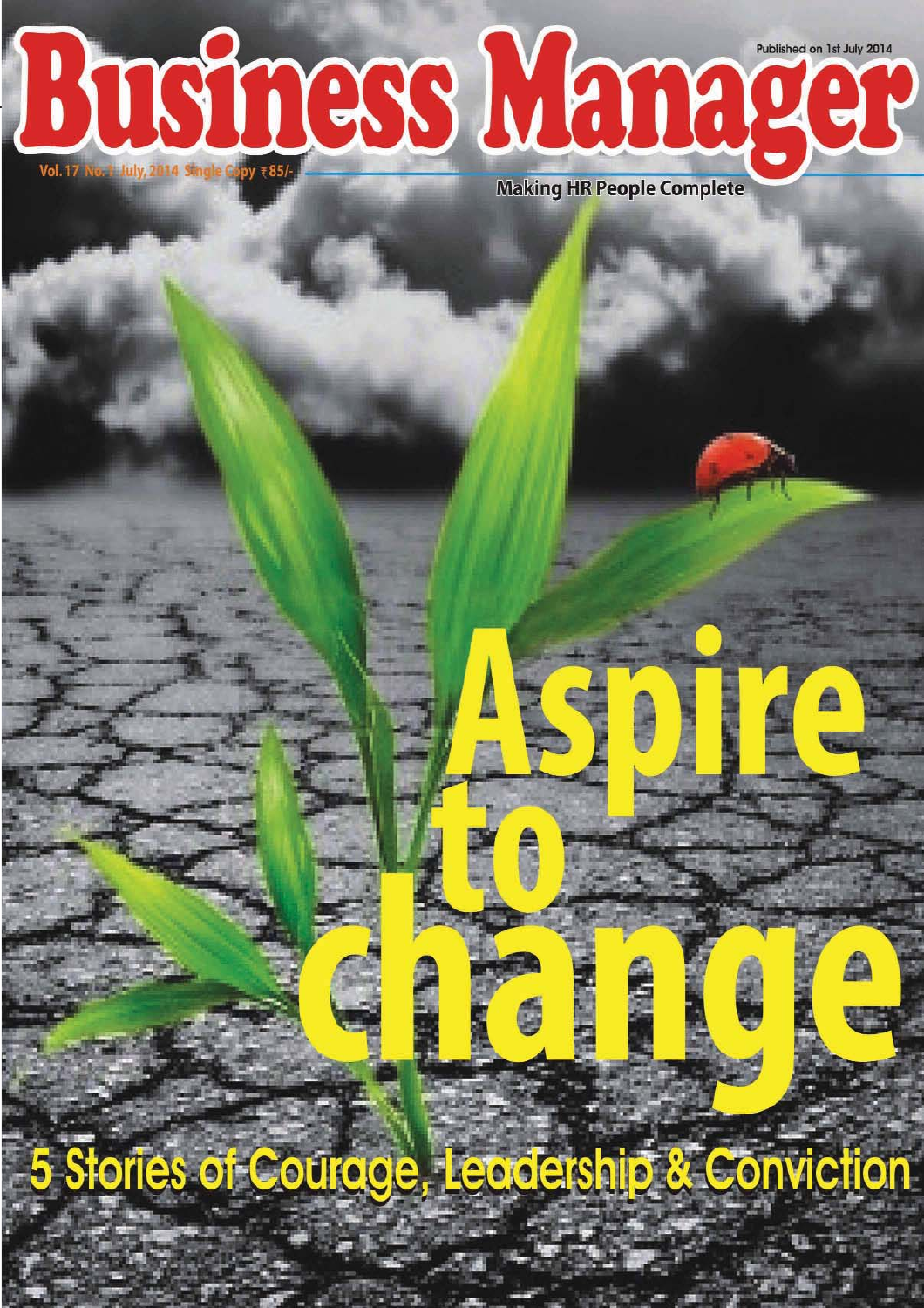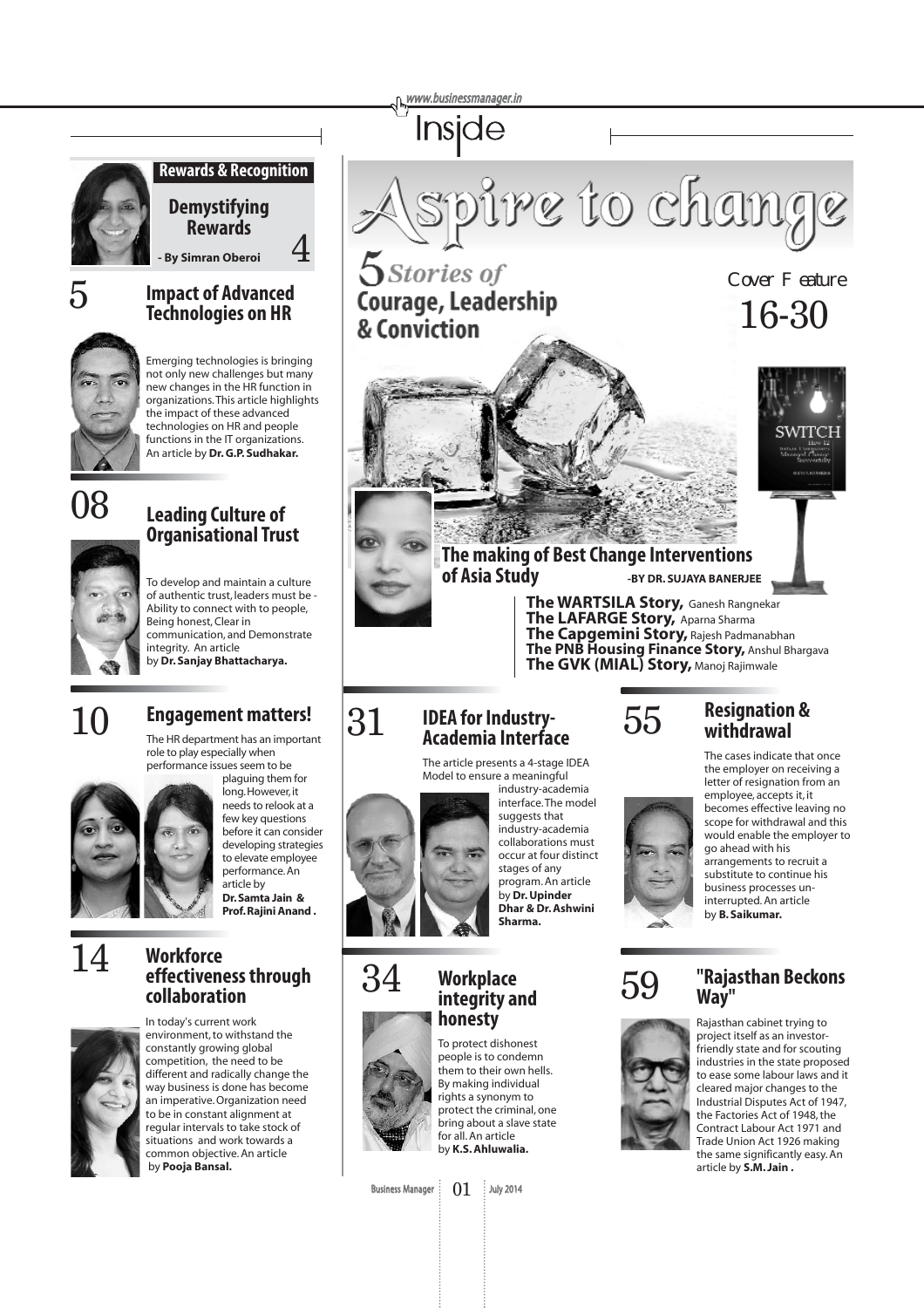www.businessmanager.in

# Inside

# 36<br>HR Policy

#### **Suggestive Format of Policy for Prevention and Redressal of Sexual Harassment at Workplace**

Drafted by -**Anil Kaushik**

**ignorant?**

57



**H.L. Kumar.**

#### 38 **Government Notifications**

### **Helpline**

Labour Problems & Solutions Questions by readers on variety of



problems they face at work and answered **39** by Anil Kaushik Chief Editor. Look at it.<br>These may also be of some help to you.

## **From The Court Room**<br>**Latest from the Courts** 41 Latest verdicts from different High Courts and Supreme<br>Court effecting employer employee relations.

**EVENT Report**

58 National Entrepreneurship seminar at JKLU, Jaipur





# **Is EPFO so**



An article by



### Response

https://www.facebook.com/businessmanagerhrmagazine

#### **High priority**

The June issue of Business manager has extensively covered various aspects of workplace productivity. The very well researched article by Viresh Mathur and Dr Manju Nair highlights the workers' and managers' differing perceptions on HRM and IR and justifies the need for management education to lay greater stress on IR aspects so that the HR Managers are more aware and no longer scared of IR issues. Any seasoned IR Manager will agree that a humanistic approach is the need of the day to find win-win solutions. I believe that sensitivity to workers grievances and their timely resolution will ensure better organizational climate and culture leading to better productivity.

Latha Nambisan , in the cover feature "Need to look at holistically!" rightly brings out the importance of HR managers acting as behavior analysts rather than business analysts. Today HR teams are caught up with "numbers", and probably there is a disconnect with the workers and shop floor realities which consequently leads to lack of motivation of workers and productivity. In the armed forces, the "synergy" and "connect" with the troops are 24x7 and sense of belonging and pride in the 'unit" is a way of life. Regular training to attain best fighting skills is highest priority in the armed forces, because, as they say, in battle there is no runners up!!

#### **Why low productivity**

#### **-Air Commodore KNV Nair, VSM**

Cover feature on employee productivity has come at high time when the companies



**Business Manager** 

are declaring their financial results. I am not disputing that HR function has not taken enough initiatives in respect of increasing employee productivity but according to recent study on about 400 BSE companies reflects that employee productivity during last year has taken a hit. Employee productivity - measured in terms of the revenue earned on each rupee spent on staff- fell to a three-year low in the last fiscal year, as employee cost grew at a faster pace than revenue. Each rupee spent on employees yielded revenue of Rs 12 in the year ended March 31, compared with Rs 12.40 in FY13 and Rs 12.90 in FY12. Employee cost as a proportion of revenue stood at 8.4% in FY14 -higher than 8.1 % in the previous year and 7.7% the year before. The trend remains the same in employee-

intensive sectors like information technology, banking and financial services as well as pharma. The reason behind this low productivity indicators might be becasuse despite modest growth in revenue, most companies have had to provide increments to their staff. **-Vaidyanathan. S**

#### **Balancing brain**

Tanvi article about management of emotions for workplace productivity provides very interesting insights. In Indian context we have never given so much importance to E.Q. in respect of employee productivity. It is necessary to teach managers about balancing both sides of brain.

#### **-Mandakni Mehra**

#### **Silent killer**

Anil Malik has touched the most ignored aspect in employee productivity which is a silent killer-absence from workplace. In the era of modern management when we talk too much of employee welfare with soft approach, some where we forget to look at the darker side of employee behaviour and that is absence. The author has very validly and inteligently raised certain issues and provided measures to control absenteesim. This problem can be successfully tackled at personal level through guidance and councilling also to bring the employee back in main stream.

**-Jagat Kumar**

#### **Unfolding**

DV Nandakumar has unfolded the complexities of much mis-understood subjectgood conduct bond. Kudos to him

**-Bharat Bhusan**

#### **Worth listening**

Ref. to editor's note. Wise Friends ! worth listening to and paying attention.

**-Satish Pradhan**

Readers are invited to comment on articles published in BM through email at : bmalwar@gmail.com

Business Manager  $02$  : July 2014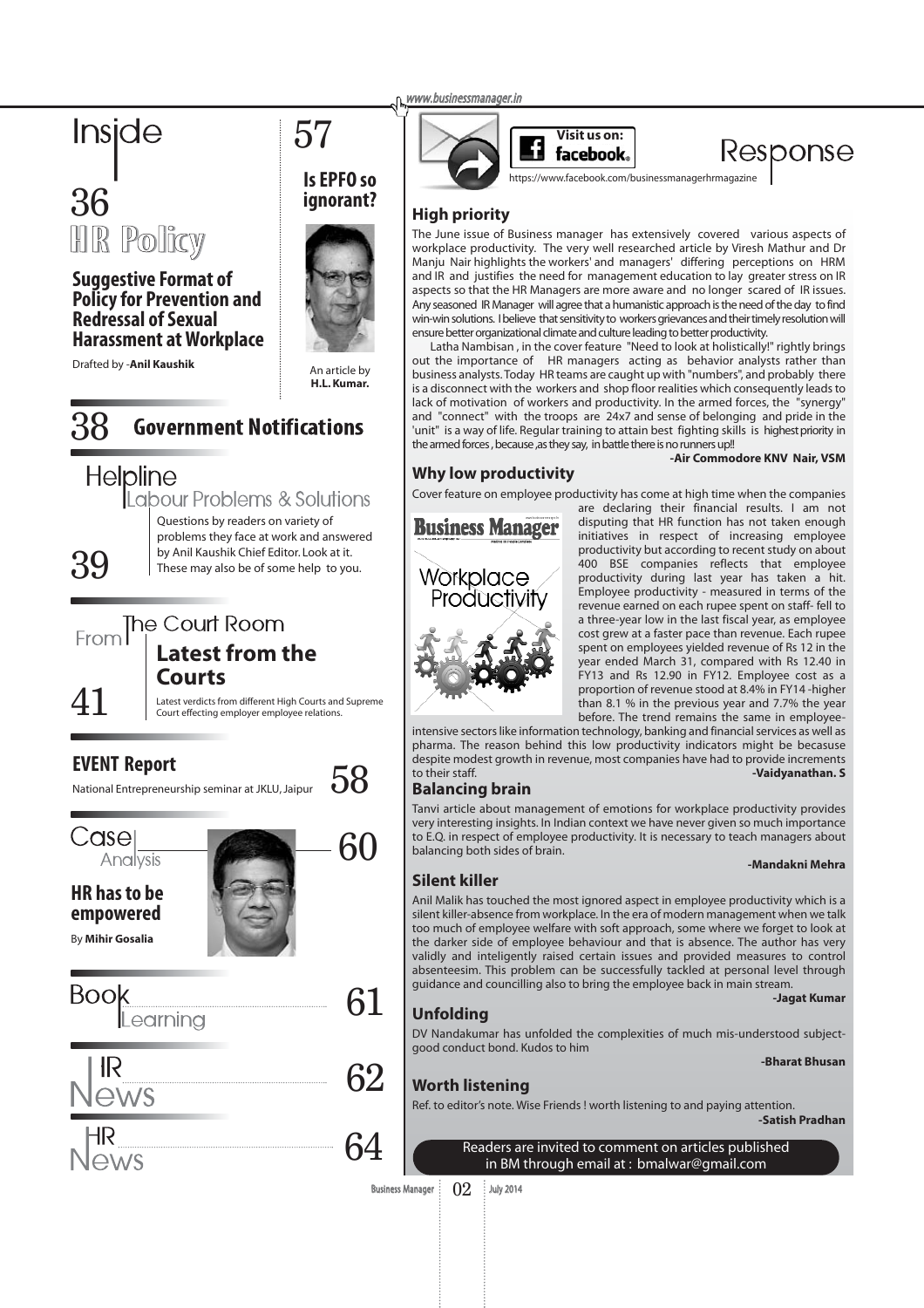

**July 2014** Vol. 17 No. 1

Chief Editor **ANIL KAUSHIK**

Associate Editor **Anjana Anil**

Hon'y Editorial Board Dr. T.V. Rao Dr. Rajen Mehrotra Dr. V.P. Singh H. L. Kumar

Hon'y Research Lead Indranil Banerjee indranil.hr@gmail.com

#### **DELHI :**

F- 482,Vikaspuri, New Delhi-18 **GHAZIABAD :** A - 39, Lohia Nagar, Naya

Ghaziabad (UP)

Owned, Published and Printed by Anil Kaushik at Sun Prints, Ganpati Tower, Nangli Circle, Alwar - 301001 and Published From B-138, Ambedkar Nagar, Alwar - 301001 ( Raj.) India Editor : Anil Kaushik

The views expressed in the articles published in Business Manager are those of the authors only and not necessarily of the Publisher/Editor.

While every effort is made to have no mistake in the magazine, errors do occur. Publishers do not own any responsibility for the losses or damages caused to any one due to such ommissions or errors.

Annual Subscription 900/- through DD (by ordinary Book-Post) (by Courier 1200/-) favouring **Business Manager** ( Please add 90/- to outstation Cheques) may be sent to:

B-138, Ambedkar Nagar, Alwar - 301001 (Raj.) India, Ph : 91-144 - 2372022 Mob.: 09785585134

**www.businessmanager.in**

E-mail : subscription@businessmanager.in bmalwar@gmail.com

Published on 1st of Every Month



www.businessmanager.in

**Business Manager** 

Editor's

## **Experiential Learning**

- Change management is the name of the game in this century. It is an organization's reality.We are, however, mostly afraid of change.We are afraid to give up what we know and adapt to what we do not know. Adaptability is the trait that helps manager manage an anticipated adverse challenge and develop equanimity with the new situations. High adaptedness is the most saught after trait in managers in the present context when business is done in most uncertain and unpredictable environment.
- The real challenge of change is not just to come up with an idea which may be brilliant but to implement it. Organisations that successfully manage change recognize that employees and their ability to perform are what drive business during the times of change. It requires an understanding of the human side of change and of the systems and methods needed to change employees' habits and overcome their emotions because people tend to resist change.Leading change is invariably a complex multi-facetted activity that can be influenced by numerous variables not necessarily always identifiable earlier. Sometimes change either do not take



place or even if it takes off, does not create desired impact simply because in most cases managerial capacity to implement change has been woefully underdeveloped. Managers need to go beyond posting things and ideas on the notice boards.

To make people believe that successful change initiatives bring overall growth in business and people, it is always good to use the power of example. Examples of those organizations that lead the change successfully and moved on a higher pedestal. Case studies have been found to be very

effective and popular tool in this respect. Going through case studies make managers believe that change in process, systems, technology, branding, human behavior, way of working and delivering can make the organization world class. Through this process managers may pitch upon a mirror view in which they may see their own existing situations reflected or they may also find ideas and solutions to the problems which they may face in future in their own organizations. Experiences of real life situations help managers learn more easily.

- Many Indian organizations have successfully managed the change and have come out as winners in business world.In a recent book SWITCH by Sujaya Banerjee, such 12 successful change case studies of Indian companies have been placed before the management world. . These case studies were adjudged best in L & OD Roundtable change interventions Asia study in 2013 which have accomplished the process of transformation effectively.
	- This issue's cover feature brings five such live change stories' excerpts for the readers to understand, know and believe that yes, change can only make you world class. Readers can feel how the philosophy shifts from one level to another to move beyond the doctrine of strategy-structure-system to one of purpose-processpeople.The change indeed is the precursor to effecting change all around by the power of illustration and these change stories are the best in practical life.

If you like it let us know. If not, well, let us know that too.

03 July 2014

Happy Reading!

wert

Business Manager

https://www.facebook.com/businessmanagerhrmagazine **Anil Kaushik** and and the www.businessmanager.in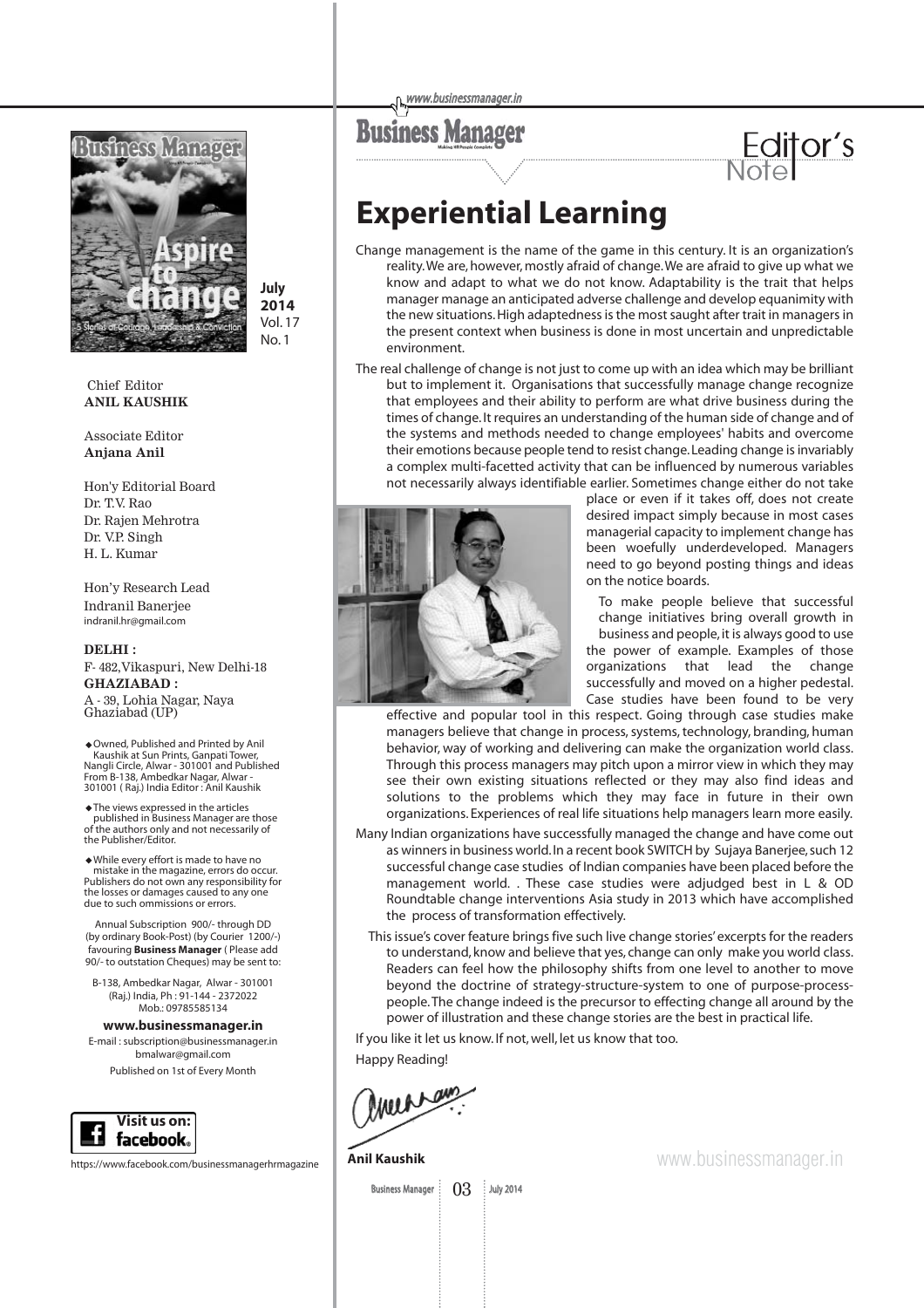#### **Idea in brief**

- 1. Tracking the communication and managing mobile culture are major challenges for HR executives.
- 2. There is a need for monitoring and controlling the online behaviours of employees in the organization.
- 3. The challenges brought by technologies include information security and physical security.
- 4. Big data analysis using analytics tools is the current trend in the organizations.

**Emerging technologies is bringing not only new challenges but many new changes in the HR function in organizations. This article highlights the impact of these advanced technologies on HR and people functions in the IT organizations.**

# **Impact of Advanced Technologies on HR** Dr. G.P. Sudhakar



*Faculty Member, ICFAI University Group, Hyderabad*

echnologies are changing faster than<br>the speed at which organizations can<br>grasp. In the IT industry, the HR<br>function is facing several changes<br>and challenges because of advanced<br>technologies. Advanced technologies such as, the speed at which organizations can grasp. In the IT industry, the HR function is facing several changes and challenges because of advanced cloud computing, mobile computing, pervasive computing, social technologies, Big Data and analytics are changing the face of the HR function in IT organizations. The traditional recruitment and training functions are undergoing drastic change. These technologies are not only changing the business models but also impacting the organizational culture, organizational learning, organizational structures, organizational design, intellectual property, information security and knowledge management.

#### **Cloud Computing**

Using cloud computing, the start-up organizations can start their operations from day one itself. Cloud is a logical network of computers with virtualization and storage facilities which provides infrastructure,

platforms and software. Clouds can be deployed in four forms. They are public clouds, private clouds, community clouds and hybrid clouds. Public clouds are accessible over Internet. With membership one can access the public clouds. Cloud providers own and operate public clouds. With public clouds such as Amazon Elastic Cloud availability, organizations need not worry about infrastructure. This feature is making the infrastructure teams in the organization redundant because these facilities are being provided by the cloud providers themselves. HR function should go behind infrastructure experts, is going to be decided by the usage of the clouds in the organization.

Private cloud is meant for an organization. It can be part of an enterprise network. Another deployment model is outsourcing the private cloud to 3rd party provider. This also makes the infrastructure team in the organization redundant. Hence, there is a challenge for the HR team in IT organization. Community cloud is meant for a group of organizations. In case of community clouds, that specific group of organizations have to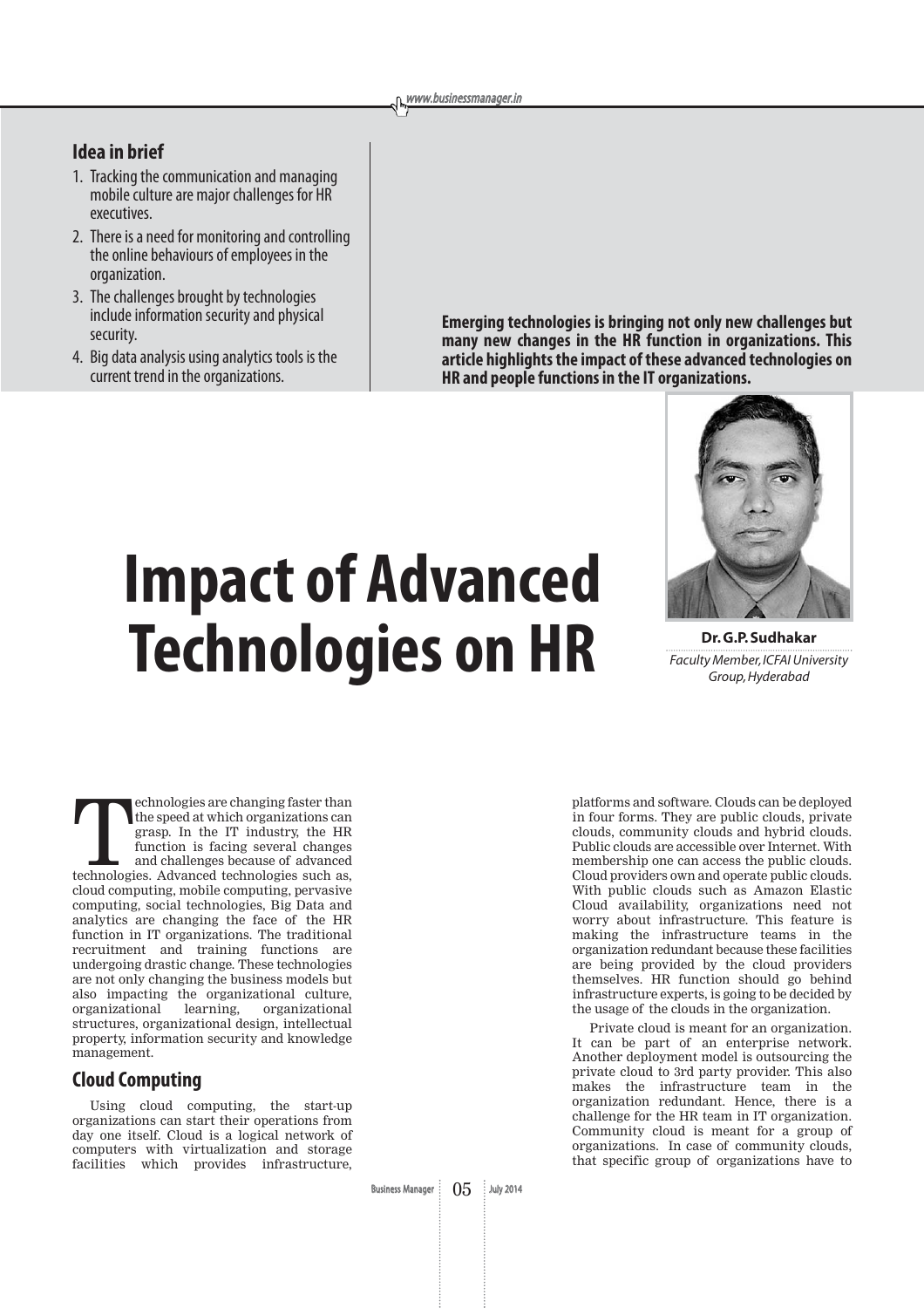share the responsibility of owning and operating the cloud with shared human resources to operate it.

Hybrid clouds are a combination of the clouds such as public and private, private and community, public and community clouds, etc. This kind of deployment model is also going to make some engineers in some organizations redundant.

Cloud computing comes with service models such as Infrastructure-as-a-Service (IaaS), Platform-as-a-Service (PaaS), Software-as-a-Service (SaaS), Business Process-as-a-Service (BaaS) and Anything-as-a-Service (XaaS). All these services are being provided by the cloud providers or cloud brokers. IaaS provides hardware, devices, networks, databases on the cloud. PaaS providers operating systems, development environments, programming environments, compilers and debuggers over the cloud. SaaS providers provide readymade software applications such as SalesForce CRM on the cloud. BaaS provides business processes such as procurement processes, inventory processes and fulfilment processes on the cloud. XaaS providers provide all the above services. Instead of paying employee salaries, organizations may end up in paying monthly subscription charges to the cloud providers and cloud brokers.

SaaS reduces the need for custom application developers because software is made available readymade. Hence, more than 60 per cent of the Fortune 500 organizations are either have or plan to have cloud computing projects in their organizations because of their inherent benefits. Using public clouds, employees can work from anywhere and anytime by connecting to the Internet. This brings another growing challenge to HR function of monitoring the employee performance and productivity remotely. What happens to the organizational culture and team building when an employee is working remotely for long durations? There are research studies on employee online behaviour impacting offline behaviour and organizational culture. Hence, there is a need for monitoring and controlling the online behaviours of employees in the organization.

#### **Mobile Computing**

Mobile computing is changing the face of customer support, financial services, customer relationships and employee relationships. Yahoo has given their managers smart phones. 2G, 3G and 4G are picking up in mobile area. Mobile devices are growing at fast rate in developing countries such as India. Smartphones are changing the face of retail, governing, education and healthcare across the world. To maintain a single source of contact for customers is a challenge today. Some companies are developing mobile apps for employee self-service. Organizations are going

**Advanced technologies such as, cloud computing, mobile computing, pervasive computing, social technologies, Big Data and analytics are changing the face of the HR function.**



mobile for operations in 24/7 model and for productivity reasons. Tracking the communication and managing mobile culture are major challenges for HR executives in the organizations. These are sometimes disrupting the important meetings and discussions as well in the organizations.

#### **Pervasive Computing**

*Pervasive computing embeds microprocessors in day to day devices and accessories so that the devices become smart and is able to communicate with each other.* The current trend is the Internet of Things in some parts of the developed world. It is yet to reach the developing world. For example, one can turn on thermostat at home while reaching the home from a distant radius remotely. A car can drive on its own and park itself. There are connected homes in the world. There are smart watches and smart shoes as well with embedded processors in it. These are all successfully tried experiments in some parts of the world. Japan's Honda would like to make zero human loss in accidents involving their cars by 2050. These are all the technological developments going on across the world. These disrupting technologies are making some roles redundant and saving time and money with increased accuracy. The challenges brought by these technologies include information security and physical security.

Integration of hardware and software and following standards are the major challenges for the organizations. HR has to find the highly skilled integration engineers, which is a tough job. This is also changing the business models of the organizations. Now hardware companies have to charge for software services and software companies have to be paid for